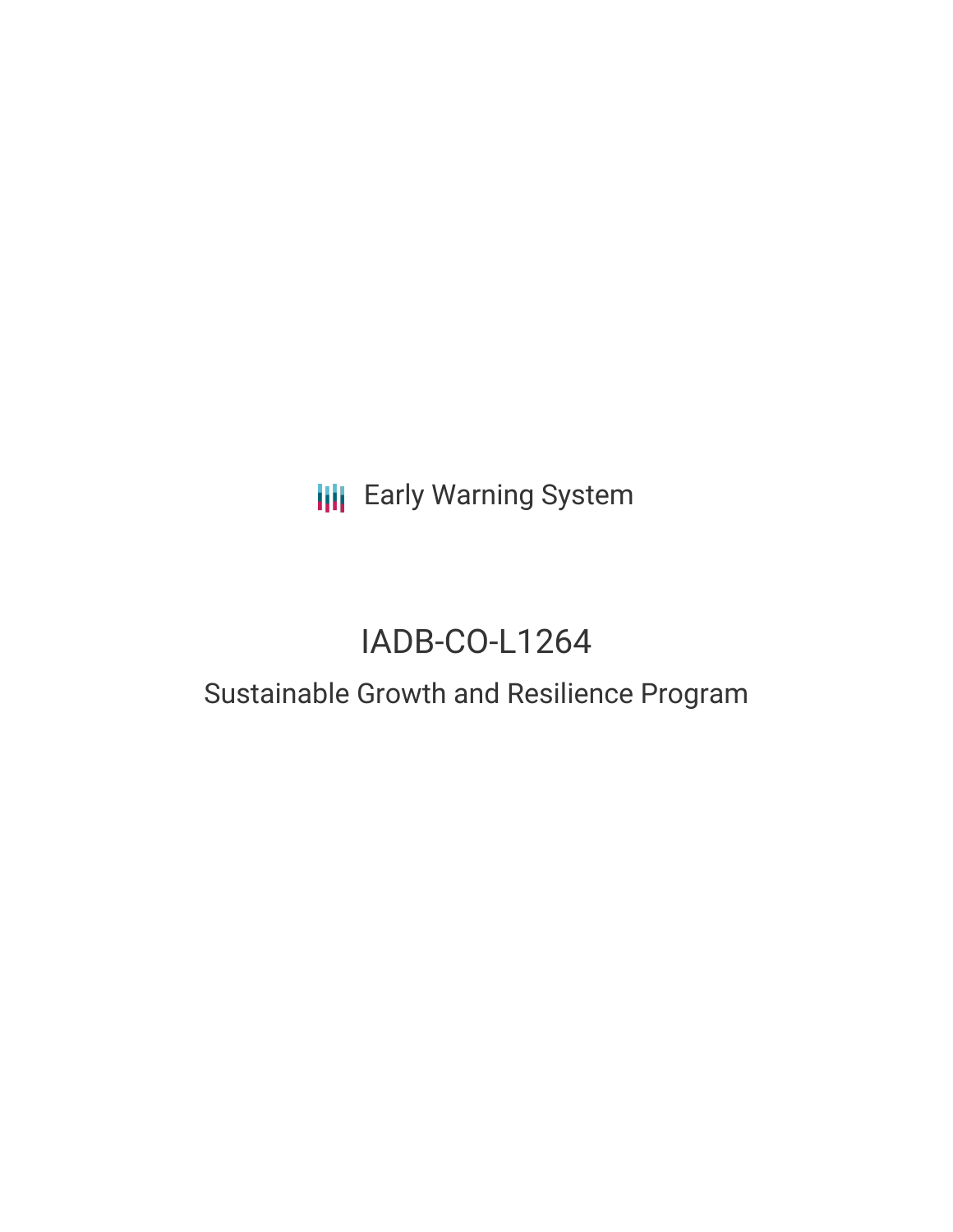

#### **Quick Facts**

| <b>Countries</b>               | Colombia                                    |
|--------------------------------|---------------------------------------------|
| <b>Financial Institutions</b>  | Inter-American Development Bank (IADB)      |
| <b>Status</b>                  | Approved                                    |
| <b>Bank Risk Rating</b>        | A                                           |
| <b>Borrower</b>                | Government of Colombia                      |
| <b>Sectors</b>                 | Climate and Environment, Law and Government |
| <b>Investment Type(s)</b>      | Loan                                        |
| <b>Investment Amount (USD)</b> | \$600,00 million                            |
| <b>Project Cost (USD)</b>      | \$600.00 million                            |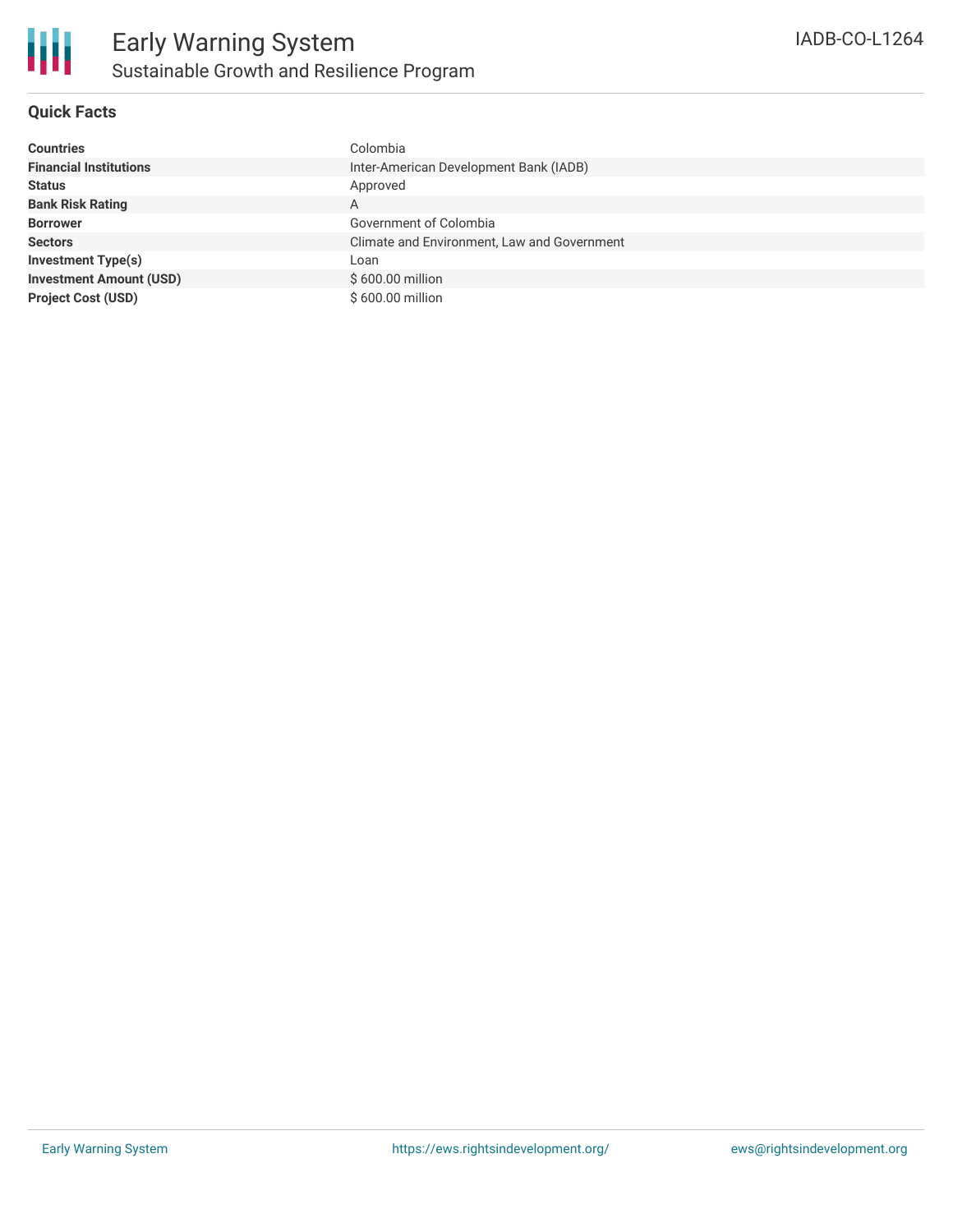

#### **Project Description**

Contribute to sustainable and resilient growth, through the design and implementation of environmentally responsible public policies.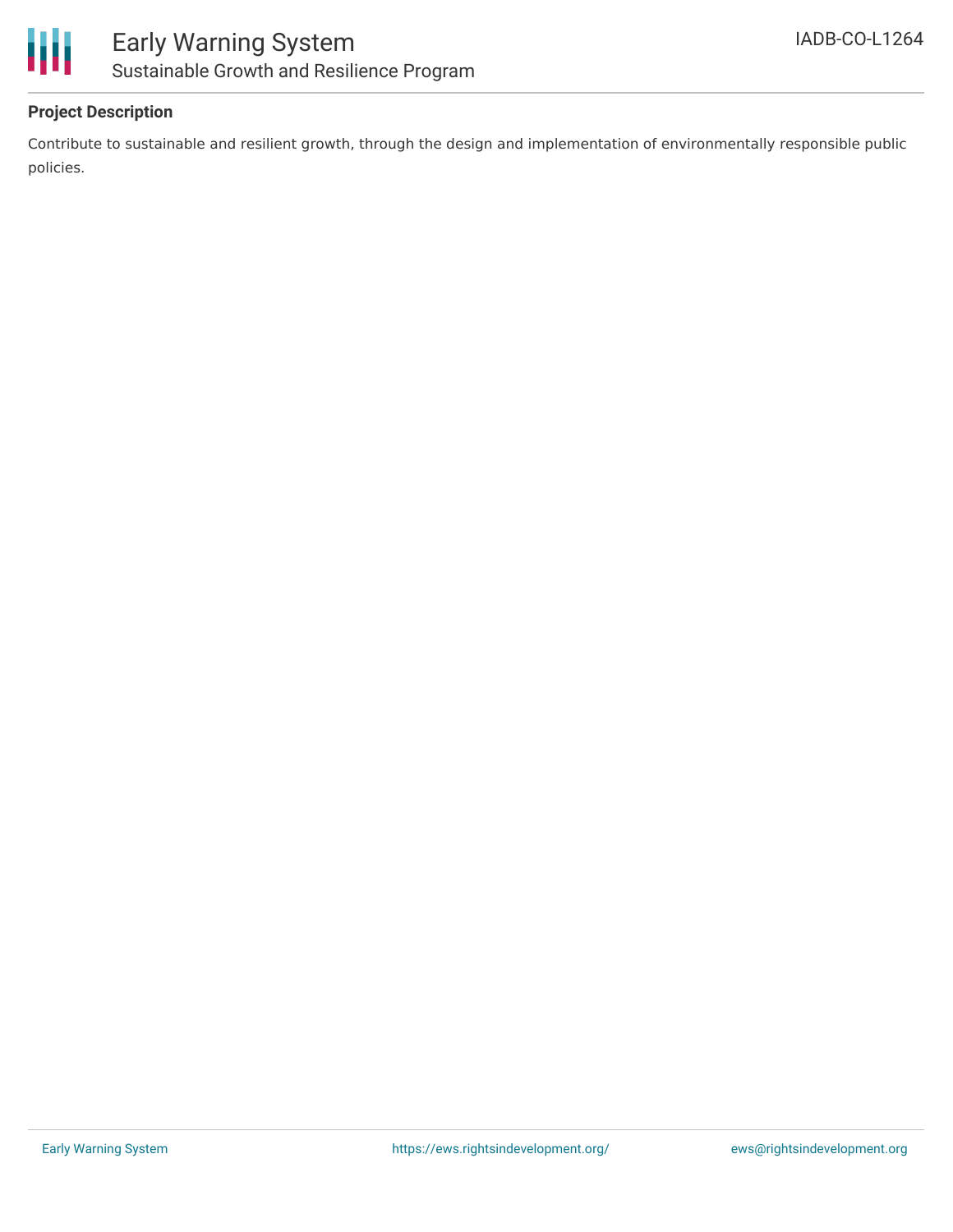

### Early Warning System Sustainable Growth and Resilience Program

#### **Investment Description**

• Inter-American Development Bank (IADB)